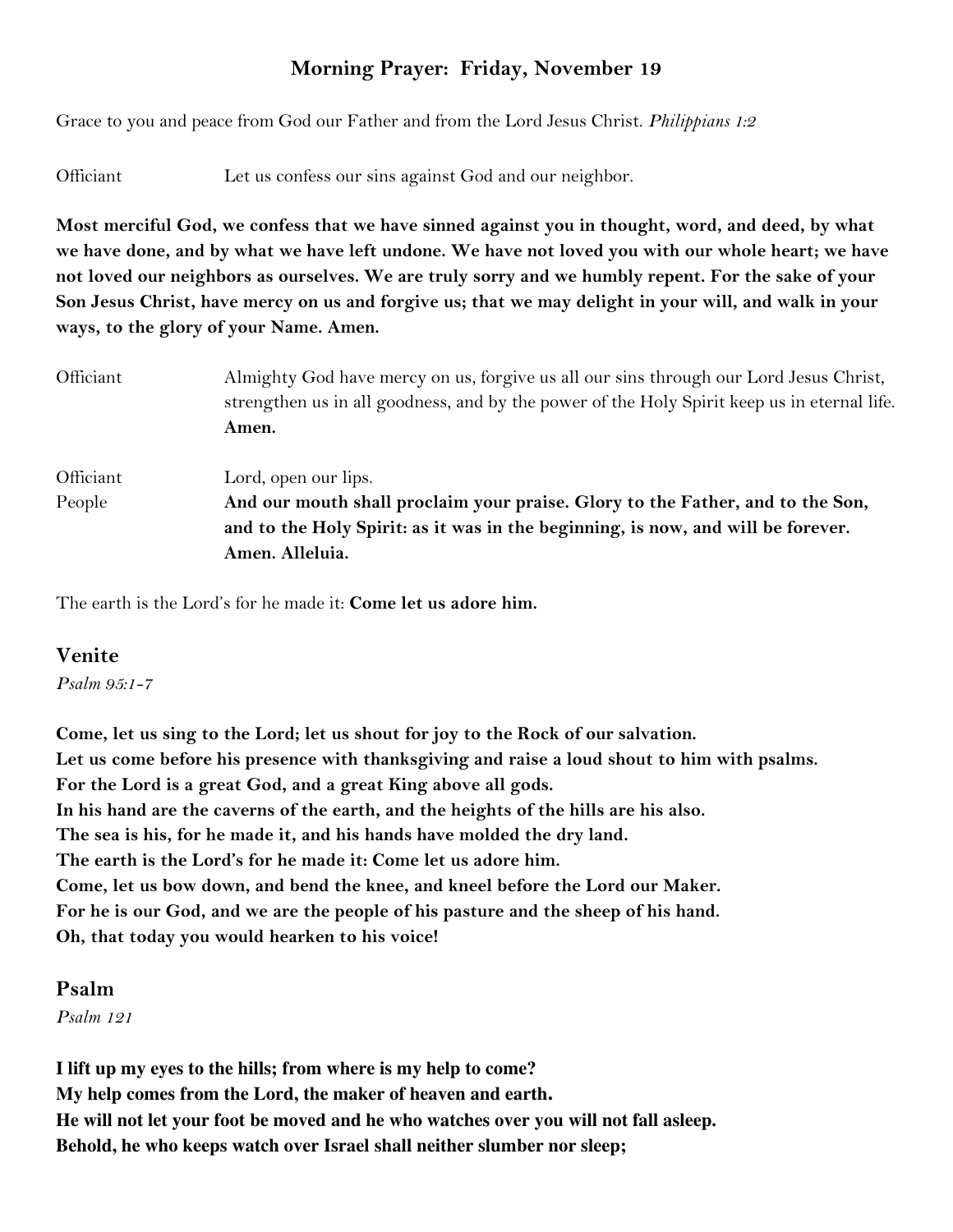**The Lord himself watches over you; the Lord is your shade at your right hand,** 

**So that the sun shall not strike you by day, nor the moon by night.** 

**The Lord shall preserve you from all evil; it is he who shall keep you safe.** 

**The Lord shall watch over your going out and your coming in, from this time forth for evermore.** 

**Glory to the Father, and to the Son, and to the Holy Spirit: as it was in the beginning, is now, and will be forever. Amen.** 

### **The First Lesson**

*I Thessalonians 5* 

A reading from the First Letter to the Thessalonians

Now concerning the times and the seasons, brothers and sisters, you do not need to have anything written to you. For you yourselves know very well that the day of the Lord will come like a thief in the night. When they say, "There is peace and security", then sudden destruction will come upon them, as labor pains come upon a pregnant woman, and there will be no escape! But you, beloved, are not in darkness, for that day to surprise you like a thief; for you are all children of light and children of the day; we are not of the night or of darkness. So then, let us not fall asleep as others do, but let us keep awake and be sober; for those who sleep sleep at night, and those who are drunk get drunk at night. But since we belong to the day, let us be sober, and put on the breastplate of faith and love, and for a helmet the hope of salvation. For God has destined us not for wrath but for obtaining salvation through our Lord Jesus Christ, who died for us, so that whether we are awake or asleep we may live with him. Therefore encourage one another and build up each other, as indeed you are doing.

But we appeal to you, brothers and sisters, to respect those who labor among you, and have charge of you in the Lord and admonish you; esteem them very highly in love because of their work. Be at peace among yourselves. And we urge you, beloved, to admonish the idlers, encourage the faint-hearted, help the weak, be patient with all of them. See that none of you repays evil for evil, but always seek to do good to one another and to all. Rejoice always, pray without ceasing, give thanks in all circumstances; for this is the will of God in Christ Jesus for you. Do not quench the Spirit. Do not despise the words of prophets, but test everything; hold fast to what is good; abstain from every form of evil.

May the God of peace himself sanctify you entirely; and may your spirit and soul and body be kept sound and blameless at the coming of our Lord Jesus Christ. The one who calls you is faithful, and he will do this.

Beloved, pray for us. Greet all the brothers and sisters with a holy kiss. I solemnly command you by the Lord that this letter be read to all of them. The grace of our Lord Jesus Christ be with you.

The Word of the Lord. **Thanks be to God.**

**Canticle 18 A Song to the Lamb**  *Dignus es*

**Splendor and honor and kingly power are yours by right, O Lord our God, For you created everything that is, and by your will they were created and have their being; And yours by right, O Lamb that was slain, for with your blood you have redeemed for God, From every family, language, people and nation, a kingdom of priests to serve our God.**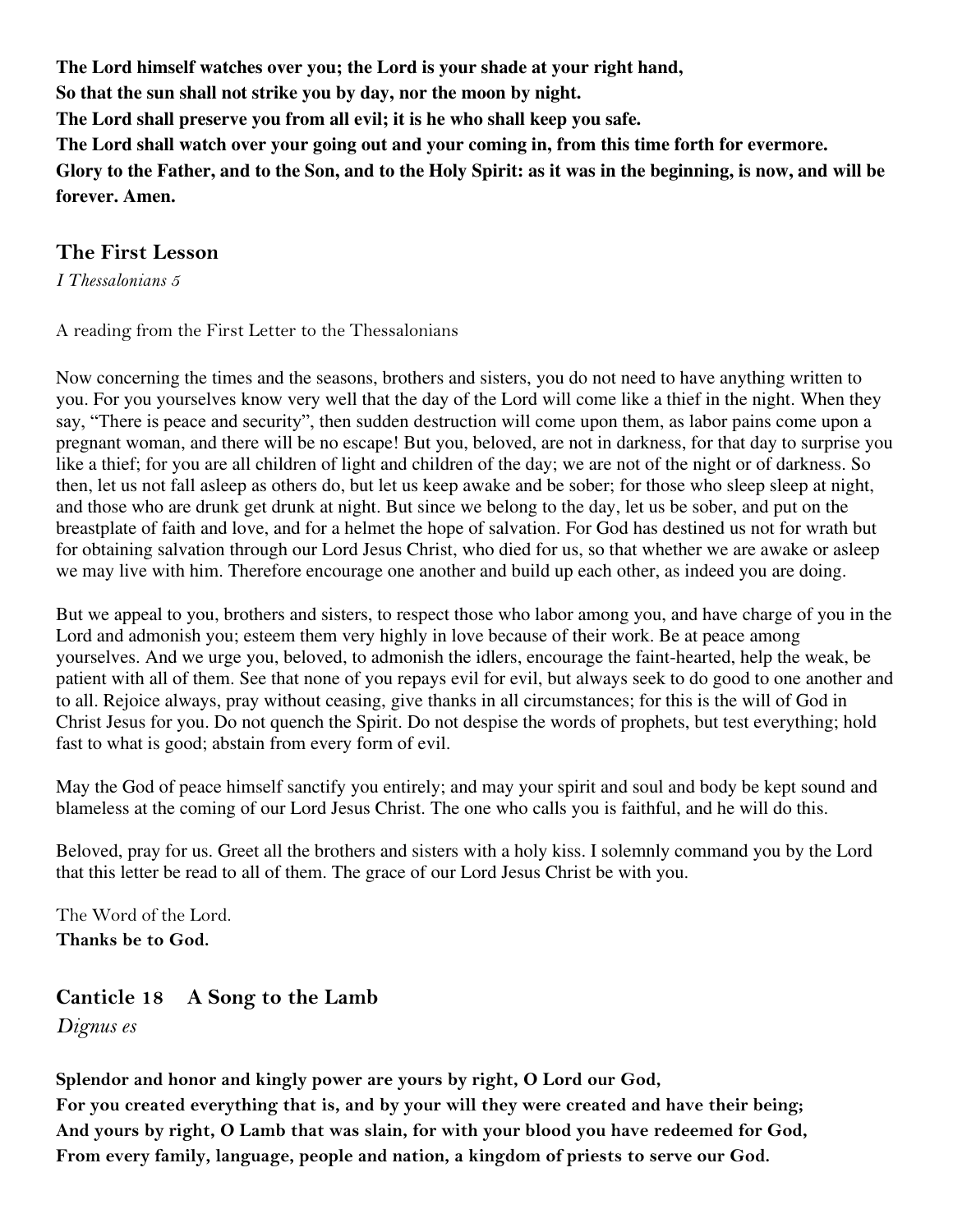**And so, to him who sits upon the throne, and to Christ the Lamb, Be worship and praise, dominion and splendor, for ever and for evermore.** 

#### **The Apostles' Creed**

**I believe in God, the Father almighty, creator of heaven and earth; I believe in Jesus Christ, his only Son, our Lord. He was conceived by the power of the Holy Spirit and born of the Virgin Mary. He suffered under Pontius Pilate, was crucified, died, and was buried. He descended to the dead. On the third day he rose again. He ascended into heaven, and is seated at the right hand of the Father. He will come again to judge the living and the dead. I believe in the Holy Spirit, the holy catholic Church, the communion of saints, the forgiveness of sins the resurrection of the body, and the life everlasting. Amen.** 

## **The Prayers**

| Officiant | The Lord be with you. |
|-----------|-----------------------|
| People    | And also with you.    |
| Officiant | Let us pray.          |

**Our Father, who art in heaven, hallowed be thy Name, thy kingdom come, thy will be done, on earth as it is in heaven. Give us this day our daily bread. And forgive us our trespasses, as we forgive those who trespass against us. And lead us not into temptation, but deliver us from evil. For thine is the kingdom, and the power, and the glory, for ever and ever. Amen.** 

#### *Suffrages A*

- V. Show us your mercy, O Lord;
- **R. And grant us your salvation.**
- V. Clothe your ministers with righteousness;
- **R. Let your people sing with joy.**
- V. Give peace, O Lord, in all the world;
- **R. For only in you can we live in safety.**
- V. Lord, keep this nation under your care;